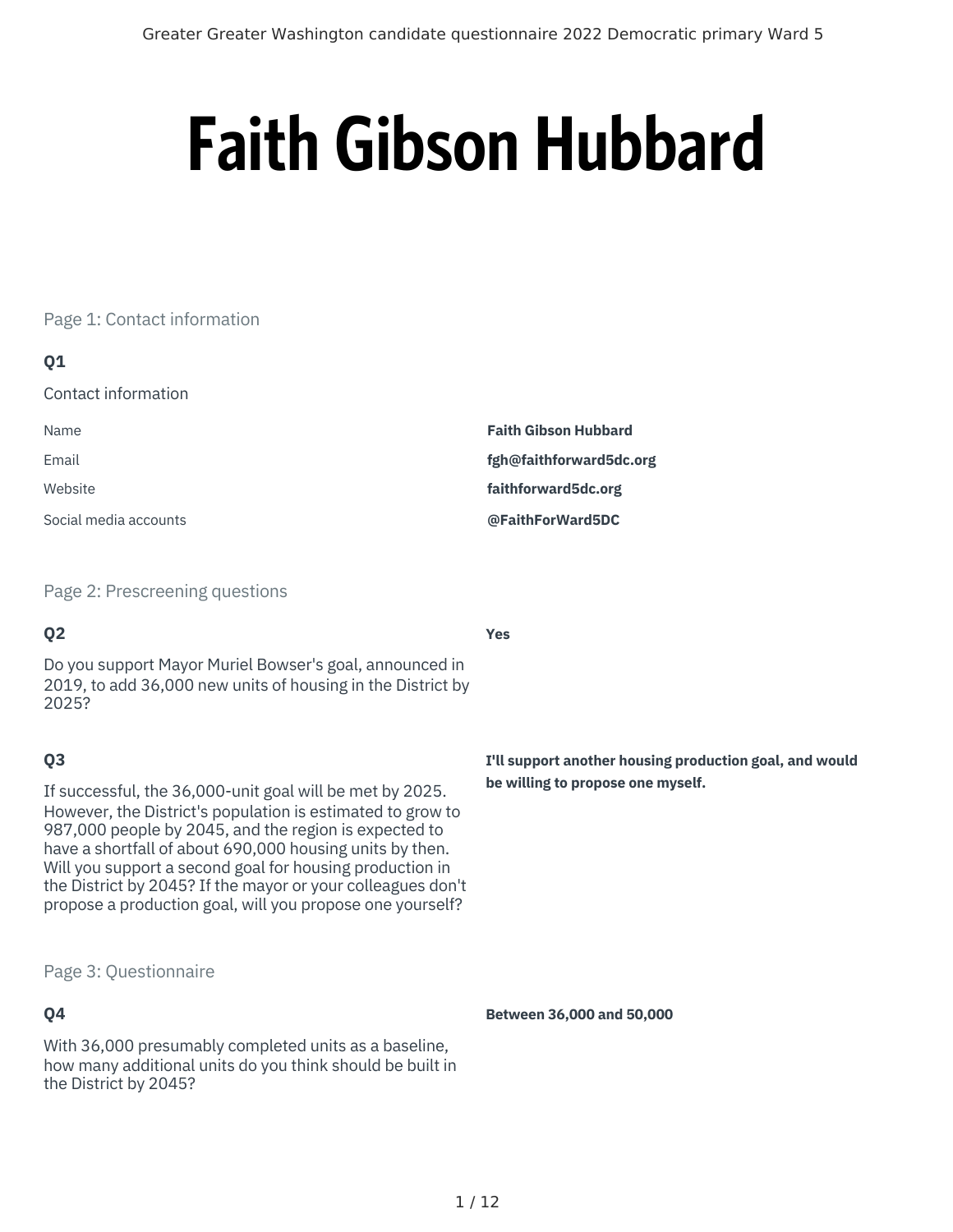**Yes**

Housing production in D.C. has been uneven and particularly concentrated in certain neighborhoods. Do you support the mayor's goal to set production targets in each area of the District to more evenly disperse the construction of new housing?

# **Q6**

**No**

On the forty-three percent of all surface area that is owned by the federal government in the District, it is illegal to build an apartment; according to a D.C. Policy Center report, "single-family units make up only 30 percent of the District's housing stock, but occupy 80 percent of its residential buildings." Should apartments be legal on 100 percent of all surface area governed by the District?

# **Q7**

Council's land use authority is limited: The Home Rule Act states, "the mayor shall be the central planning agency for the District" (page 13), and councilmembers do not, generally, vote up or down on individual developments. Councilmembers' most direct influence on land use is through the Comprehensive Plan, though they cannot change that unless amendments are proposed by the mayor. However, the council can still act to increase housing production, whether through legislation and budgeting, or by directing the executive to pursue amendments before the zoning commission. Please rank the following policies that would increase housing production in the order that you would request your staff to pursue them, if elected. (This list is purposefully not inclusive of affordability and stabilization policies, which are addressed in subsequent questions.)

| Legalizing two-unit buildings District-wide                                                                 | 7            |
|-------------------------------------------------------------------------------------------------------------|--------------|
| Legalizing four-unit buildings District-wide                                                                | 9            |
| Subsidizing individual homeowners to construct ADUs                                                         | 4            |
| Increasing the percentage of affordable housing required in<br>public-land dispositions                     | 3            |
| Incentivizing the conversion of office buildings to residential<br>properties<br>Eliminating the Height Act | $\mathbf{2}$ |
| Eliminating parking requirements in new construction                                                        | 5            |
| Amending the building code to reduce construction costs                                                     | 8            |
| Legalizing and incentivizing housing above public facilities, such                                          | 6            |
| as libraries, rec centers, and fire stations                                                                | 1            |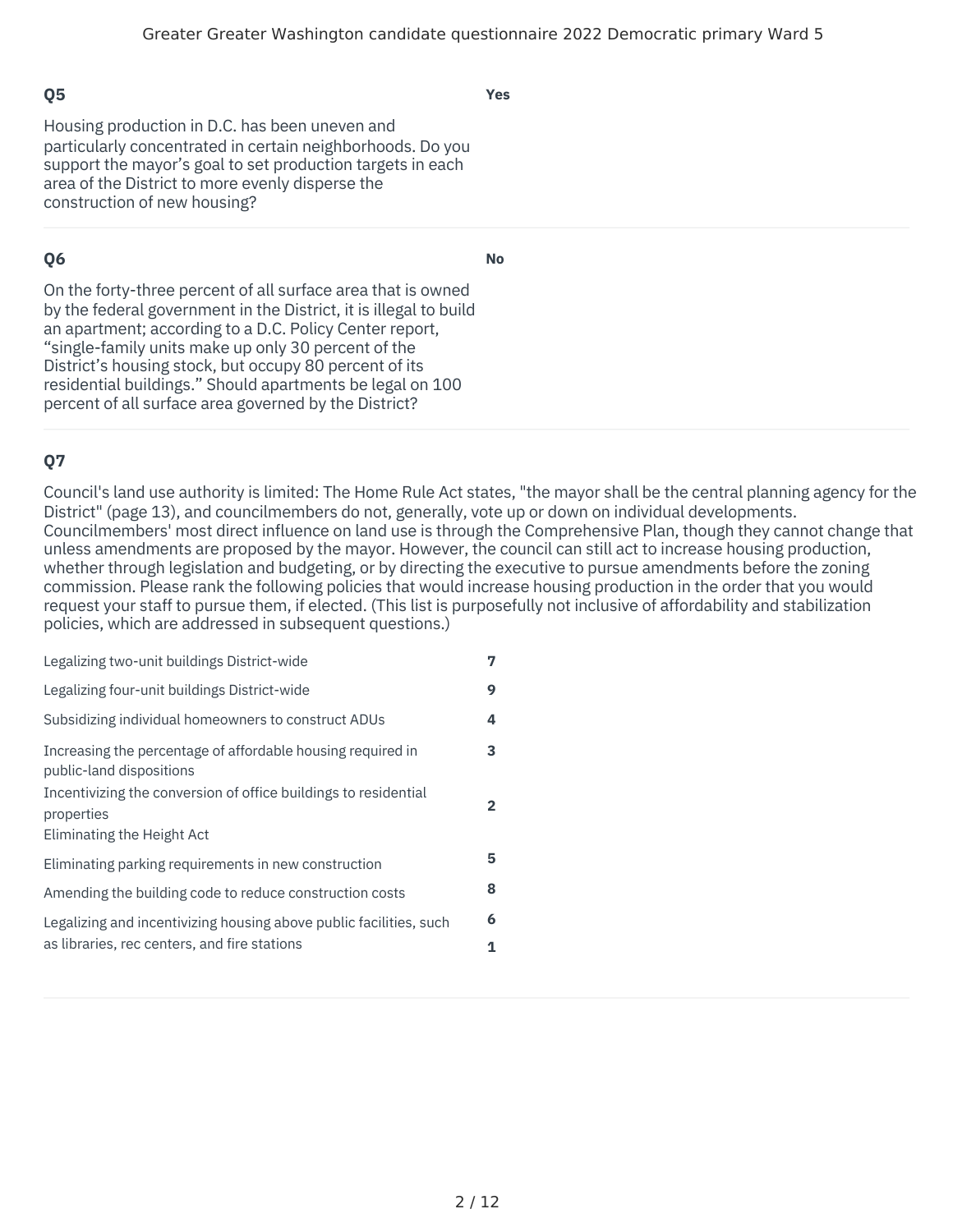Where in Ward 5 do you think new housing should be built? If you do not think new housing should be built in Ward 5, please write, "I do not think new housing should be built in Ward 5."

I agree that we need to continue building new housing in the ward. I believe we should focus on increasing density on our corridors and closer to public transit. But I would want to include the community in this process to make sure our growth is meeting the needs of our ward and neighborhoods in a way that is equitable and able to sustain the growth.

## **Q9**

Where in Ward 5 do you think density should be increased to accommodate the construction of new housing? If you do not think density should be increased in Ward 5, please write, "I do not think density should be increased in Ward 5."

I agree that we need to continue building new housing in the ward. I believe we should focus on increasing density on our corridors and closer to public transit. But I would want to include the community in this process to make sure our growth is meeting the needs of our ward and neighborhoods in a way that is equitable and able to sustain the growth.

I believe we also need to look at our existing housing stock as a part of the solution as well. Working with neighbors to increase opportunities for affordable housing through ADU and more.

| Q10<br>Given the opportunity, how would you amend the District's<br>Height Act?                                                                                                                                                                                                                                                                                                                  | Removing or raising the Height Act only in downtown,<br>Removing or raising the Height Act within 1/4 mile of<br><b>Metro stations</b><br>,<br>Raising the Height Act only for buildings that will<br>produce more affordable housing than required by<br>inclusionary zoning |
|--------------------------------------------------------------------------------------------------------------------------------------------------------------------------------------------------------------------------------------------------------------------------------------------------------------------------------------------------------------------------------------------------|-------------------------------------------------------------------------------------------------------------------------------------------------------------------------------------------------------------------------------------------------------------------------------|
| Q11<br>Would you support amending the District's preservation<br>laws to remove height and mass from the purview of<br>historic review? Under such a proposal, District historic<br>officials would still review materials, aesthetics and<br>compatibility of designated structures, but overall density<br>would be controlled by zoning the same way it is for non-<br>designated structures. | <b>Yes</b>                                                                                                                                                                                                                                                                    |
| Q12<br>I consider affordable housing to be (check all that, in your<br>opinion, apply):                                                                                                                                                                                                                                                                                                          | Means-tested or income-restricted,<br>Subsidized,<br>Costing no more than 30 percent of one's household<br>income                                                                                                                                                             |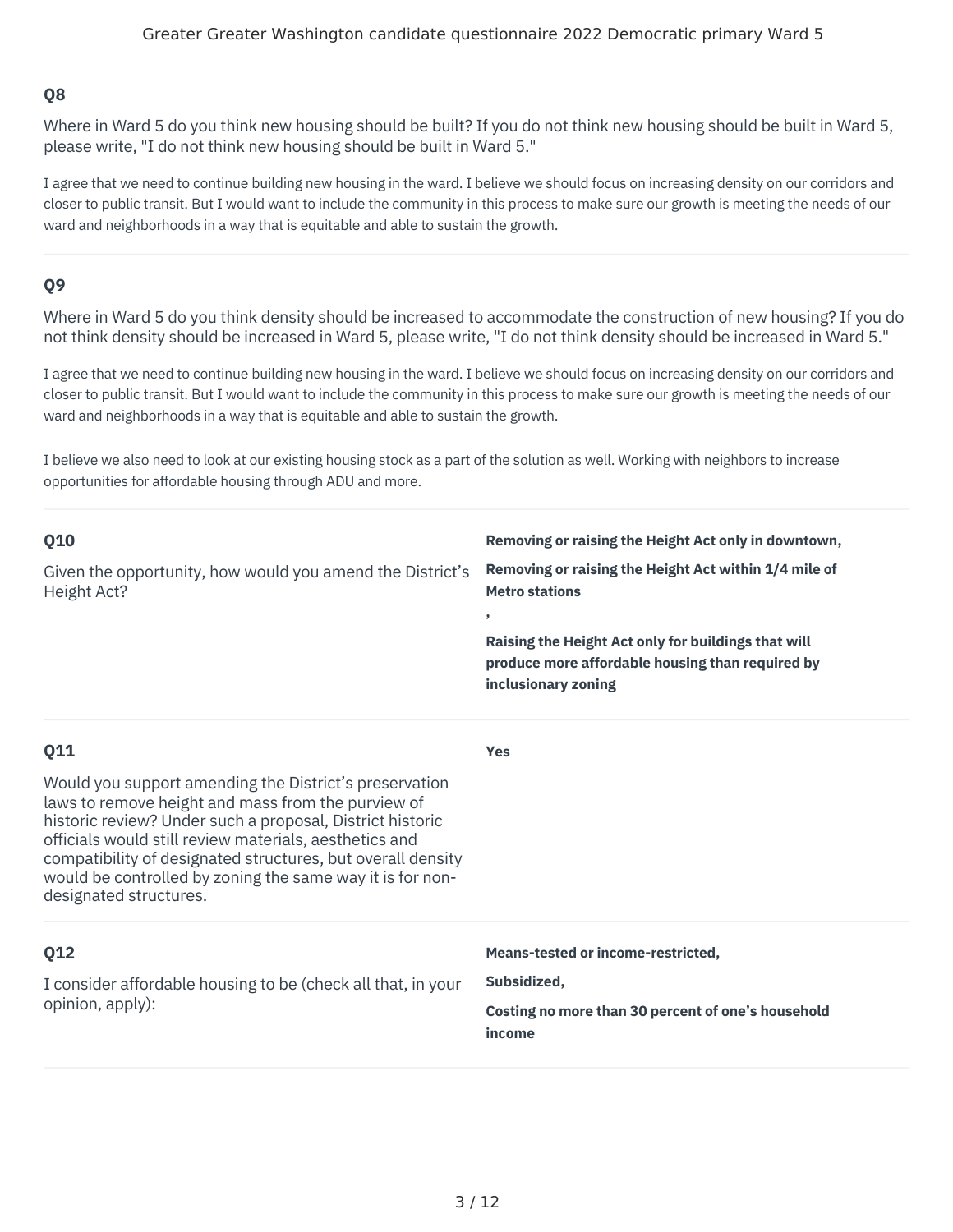| 013                                                                               | Not means-tested or income-restricted,          |
|-----------------------------------------------------------------------------------|-------------------------------------------------|
| I consider market-rate housing to be (check all that, in your<br>opinion, apply): | Built by private developers,                    |
|                                                                                   | Unsubsidized,                                   |
|                                                                                   | Not rent-controlled,                            |
|                                                                                   | Costing more than 30 percent of one's household |
|                                                                                   | income                                          |

What is, and is not, within the scope of a councilmember's authority to produce more affordable housing in the District? Or, describe not what you will do to produce more affordable housing in the District, but, rather, what any given councilmember can do to produce more affordable housing in the District.

The appropriation of funding toward affordable housing for existing programs.

Oversight of existing programs and agencies.

Proposing legislation to initiate housing programs that do not currently exist in the District.

Fostering meaningful discussions with agencies to discuss ward level housing needs.

Working with the agencies, at the beginning and through our the process, to ensure that projects in the ward maximize the type, size, mix of amenities, and other characteristics neighbors want to see in new affordable housing development.

A councilmember should NOT "pick winners" or interfere in the competitive process used to fund these projects.

#### **Q15**

The D.C. Housing Authority is an independent entity, and its debt is likely too great for it to realistically be moved under the purview of the District government. Given this, how would you, as a councilmember, answer calls to "fix" public housing?

The Housing Authority at various times in the past has existed as a traditional agency. While better management is needed, the more pressing issue is the lack of resources for capital improvements (both federal or local funding). The city has begun to appropriate local resources for this purpose that the federal government has neglected for many decades. This effort, to increase city funding, should be formalized in a way similar to how the city builds its capital budget so we have a concrete timeline and know how much is invested in each year to address this critical need. This local focus and funding is the only way to "fix" our city's public housing.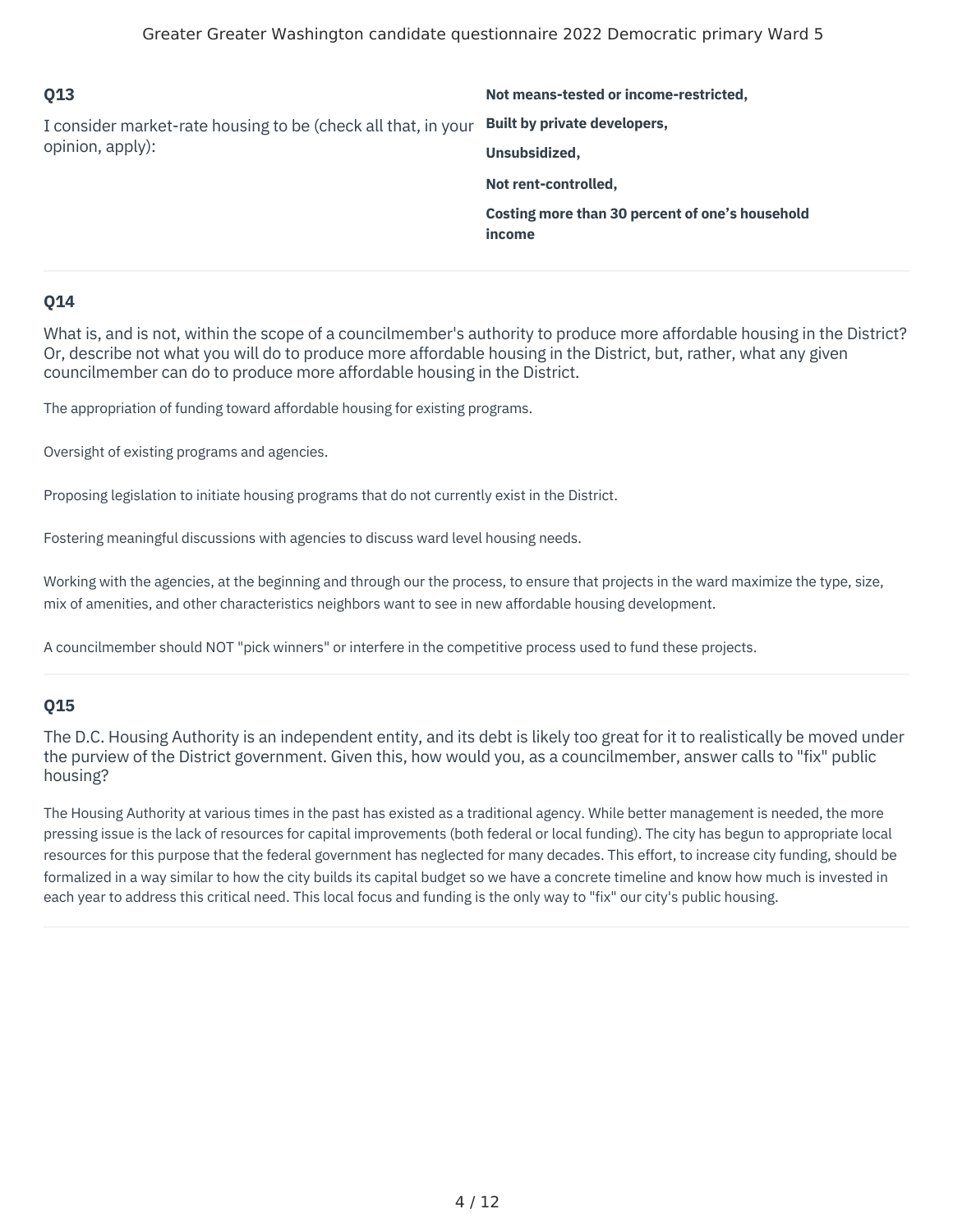How many units of housing do you think should be built in the District by 2045 for households making between:

| 0-30 percent MFI (\$0-\$27,100 per year for a household of one)?               | <b>15,000 units</b> |
|--------------------------------------------------------------------------------|---------------------|
| 30-50 percent MFI (\$27,100-\$45,150 per year for a household of<br>one)?      | <b>15,000 units</b> |
| 50-80 percent MFI (\$45,150 to \$72,250 per year for a household<br>of one)?   | <b>10,000 units</b> |
| 80-120 percent MFI (\$72,250 to \$108,350 per year for a<br>household of one)? | <b>10,000 units</b> |

## **Q17**

In response to criticisms that it has failed to meet its targets for building extremely low-income housing (units restricted to residents earning 30 percent AMI or below), the Department of Housing and Community Development has stated, on page 23 of this report, that it cannot do so without coordination and support from other agencies, such as the D.C. Housing Finance Agency and the Department of Human Services. What is the best path forward to ensure extremely low-income housing is reliably produced?

The agencies responsible for funding affordable housing projects - DHCD and HFA must be directed to work closely with District entities, like DHS and the the DC Housing Authority. Without those agencies it is not possible to create and maintain housing for extremely low-income residents because both DHS and DCHA have both the funding and expertise to provide operational and wrap around support needed to make housing for this population of our neighbors sustainable for the long run.

## **Q18**

As a councilmember, how will you ensure that the District produces housing for residents who make between 50 percent AMI (\$45,150 for a household of one) and 80 percent AMI (\$72,250 for a household of one)?

Currently the law that governs HPTF requires that 50 percent of the spending annually must go to 0-30 percent AMI and 40 percent must got to units at 31 to 50 percent AMI - thus leaving only 10 percent of the our main affordable housing funding source focused on 50 to 80 percent AMI. It would be a difficult discussion about rethinking the formulas for the lower income levels; which would likely not be a popular option. An alternative many be including this income band in the workforce housing fund I am proposing below.

## **Q19**

As a councilmember, how will you ensure the District produces housing for residents who make between 80 percent AMI (\$72,250 for a household of one) and 120 percent AMI (\$108,350)?

As a councilmember I would work to establish, and secure appropriations for, a separate and dedicated workforce housing production fund.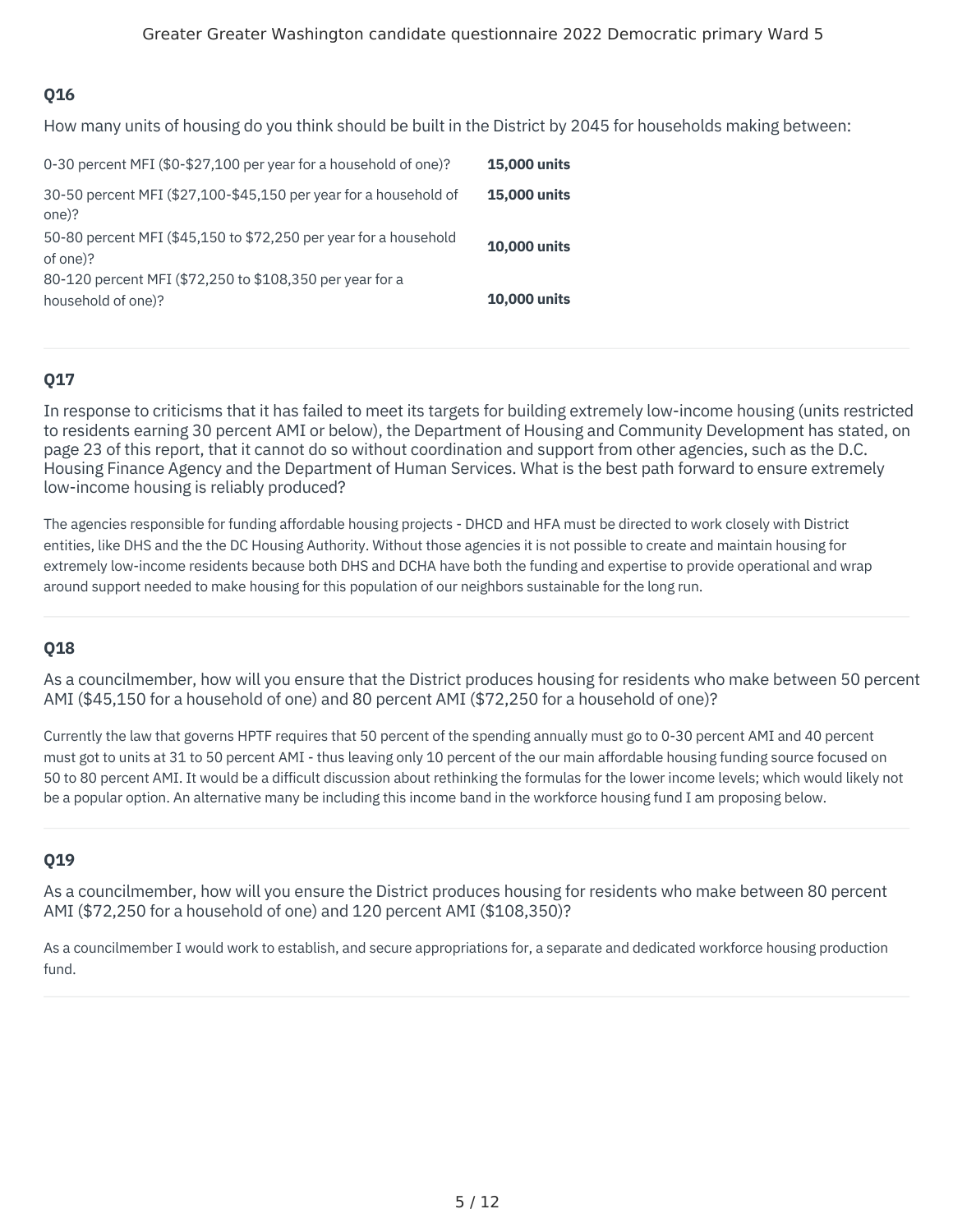representative of the tradeoffs inherent in balancing funding <sub>where they have never existed before and is in line with the</sub> While the District has a robust Housing Production Trust Fund, it is not infinite, and land costs in the District impact the number of affordable units that can be constructed, as well as the percentage of MFI to which they are subsidized. The below scenarios are not inclusive of all options that will ever be on the table. They are, however, for and the location of publicly subsidized affordable housing, which is often cross-subsidized with market-rate housing. Please choose the scenario you would prefer, and explain why you prefer that scenario.

#### **One 10-unit project in Forest Hills for residents making under 30 (\$27,100) AMI, and one 40-unit market-rate project in Bellevue**

**,** I prefer this scenario because::

By producing 10 units of extremely low-income housing in Forest Hills you are producing needed affordable units city's housing equity goals. The majority of the affordable housing projects that have been funded by the District are located east of the river in addition, most of the remaining stock of naturally occurring affordable housing is also east of the river. Many residents east of the river want more market rate housing in their neighborhoods to increase the income mix of residents so more retain and similar amenities can be attracted to these neighborhoods.

# **Q21**

In the Office of Planning's Housing Framework for Equity and Growth, released in October 2019, Mayor Bowser set targets for the production of affordable housing per planning area "to achieve an equitable distribution of no less than 15 percent affordable housing in each planning area by 2050." Progress on those targets since January 2019 is illustrated in the above chart, from the Deputy Mayor for Planning and Economic Development. What will you do to ensure the planning area you would primarily represent, Upper Northeast, meets the stated targets by 2050?

I would expand and increase funding for new tools, such as the the recently initiated HANTA (tax incentive), to cover more areas of the city, including Upper Northeast, to provide more incentives for projects to be located in our community. Similarly, I will look to push the forthcoming cash to covenants initiative to cover Upper Northeast and increase funding in future year and make it a permanent part of our city's affordable housing toolbox.

I would also want to increase funding to support faith-based institutions in Ward 5 in developing their own land into affordable housing.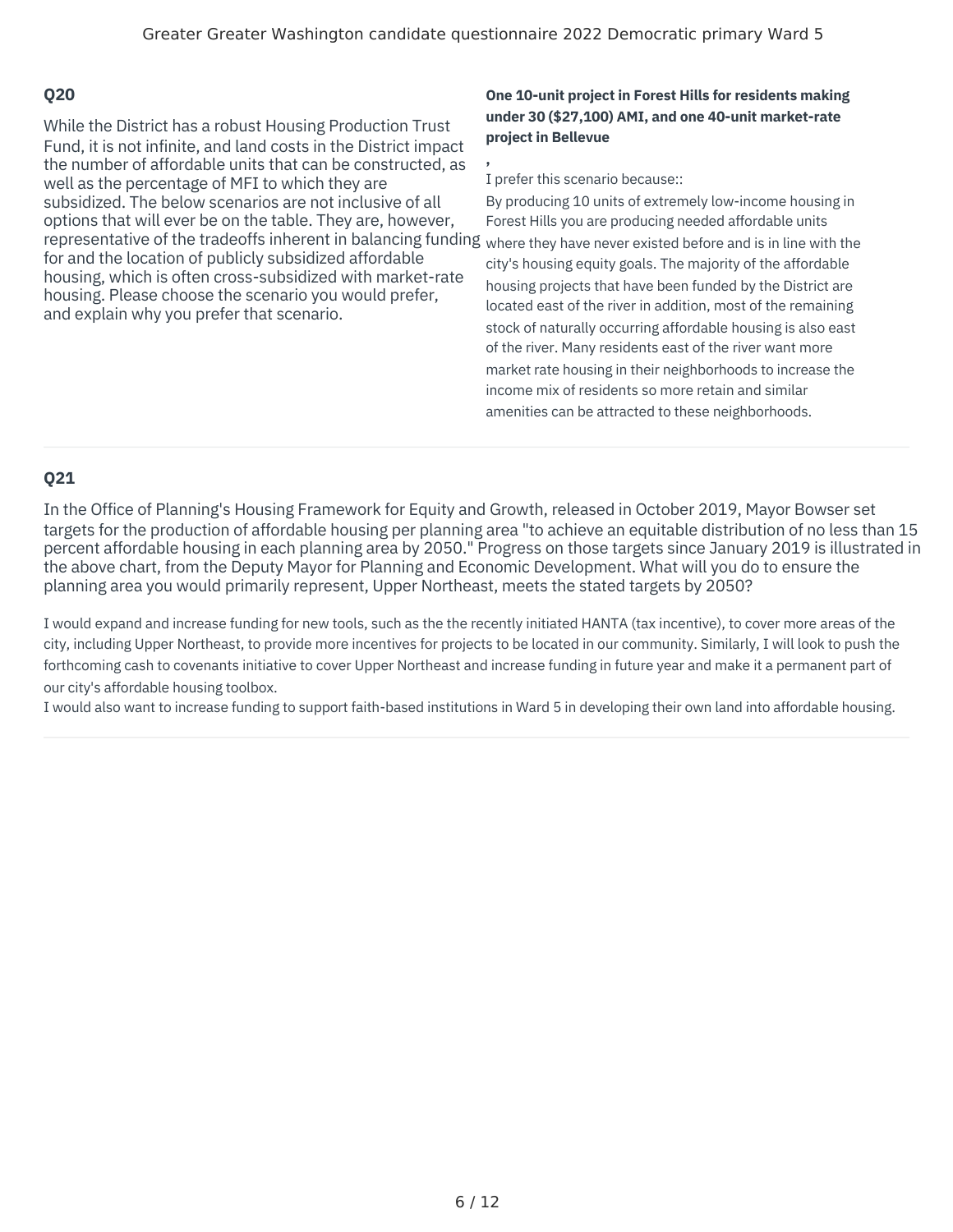**,**

**,**

**,**

**,**

**,**

**,**

**,**

#### **Q22**

The Committee on Housing and Executive Administration has failed to advance any reform to the District's existing rent stabilization policies. Check the boxes to indicate the policies for which you would vote:

**Allow only one increase per year, with notice, for any D.C. rental housing that's exempt from rent stabilization**

**Eliminate voluntary agreements that take rents to market-rate**

**Implement stronger oversight of all landlord petitions filed with the Department of Housing and Community Development**

**Clarify what types of landlord upgrades qualify for capital improvements petitions**

**Narrow the scope of hardship petitions; stagger allowable increases; and make increases temporary, rather than permanent**

**Make rent increases under substantial rehabilitation petitions temporary rather than permanent**

**Cap annual rent increases at the level of inflation, or consumer price index, and eliminate the extra two percent allowed under current law**

**Eliminate vacancy increases**

## **Q23**

the ability of tenants to take buyouts, if the interested buyer make a fully informed decision. I am looking forward to see The Tenant Opportunity to Purchase Act has historically enabled the cooperative purchase of apartment buildings that are put up for sale by a tenants' association. There are many ins and outs of the TOPA process, one of which is is willing to make them. Buyouts have skyrocketed, to, in some deals, \$60,000 per unit, making TOPA, functionally, not an anti-displacement policy but, rather, a tenant equity policy. Do you think that this is a suitable evolution of TOPA, or should the law be amended to either formalize or restrict this?

#### **TOPA should be amended to formalize this.,**

Please explain your selected response.:

If we are going to allow buyouts it should be regulated equally across different TOPA deals. it is critical that tenants know all of their options under TOPA in order to the outcome of the CNHED study on TOPA that was funded in the FY2022 budget. This study will be helpful in guiding the best pathway forward.

#### **Q24**

**No**

The D.C. Council voted to exempt single-family home sales from TOPA in 2017. As a councilmember, would you support reinstating single-family TOPA?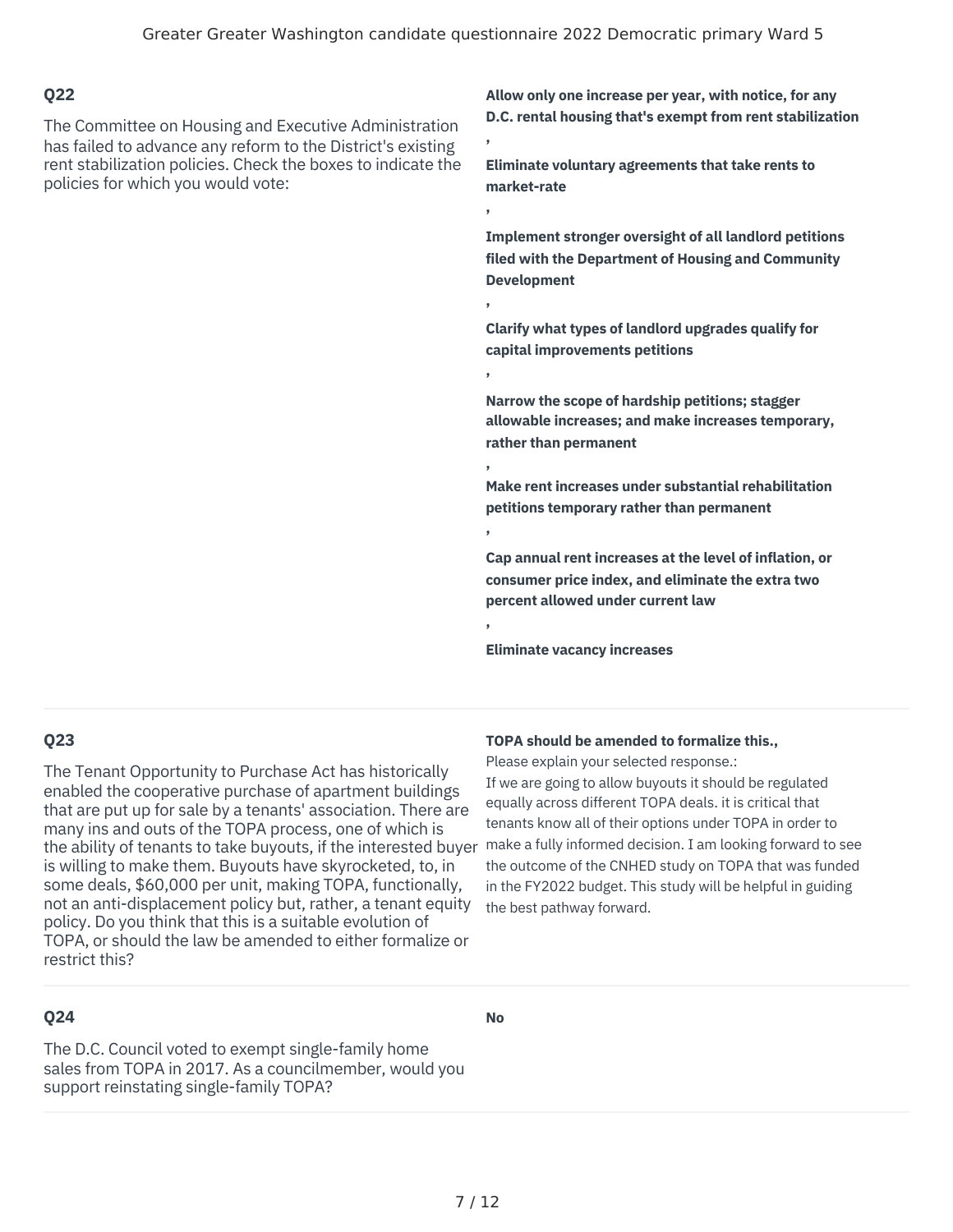Given widespread support for limited-equity co-ops and community land trusts, what would you, as a councilmember, do to encourage their proliferation?

In order to support these options, I would work to find a dedicated funding source to provide resources to groups using these models.

#### **Q26**

The District Opportunity to Purchase Act "gives the mayor the authority to purchase certain apartment buildings in order to maintain existing rental affordable units for tenants and increase the total number of affordable rental units within the District." DOPA is primarily used as a preservation tool: If tenants do not exercise their TOPA rights, the District can make an offer on a building, as long as it "consists of five or more rental units and 25 percent or more of those units are 'affordable' at 50 percent of the median family income." What would you change about this, if anything?

I would look to explore efforts to make the program more attractive to potential third parties that the city might partner with or assign their rights to for this purpose.

#### **Q27**

Describe your views of the District's inclusionary zoning policy. What do you think it should be achieving? What is it currently failing to do? What, if anything, you think should be changed about it?

We should push the envelope even more to offer increased density in return for a large number of affordable units in new projects.

#### **Q28**

Housing is publicly subsidized in two main ways: projectbased subsidies (such as Housing Production Trust Fund dollars or Low-Income Housing Tax Credits) that are tied to a unit and reduce its cost for any qualified tenants who live there and tenant-based subsidies (i.e., portable vouchers) that a qualified tenant can use on any market-rate unit. Acknowledging that an even split is not realistic, how do you think the District should divide its public subsidy money between these two methods?

#### **Q29**

The District's current Comprehensive Plan was written in 2006 and amended in 2021. Despite an extensive amendment process, it is still out-of-date and still more greatly restricts density in affluent neighborhoods than elsewhere. An April 2020 staff report from Office of Planning states that a rewrite of the Comprehensive Plan should be complete by 2025 (page 8). Do you commit to supporting the necessary budget and process for a rewrite of the Comprehensive Plan by 2025?

#### **Yes**

**Mostly project-based**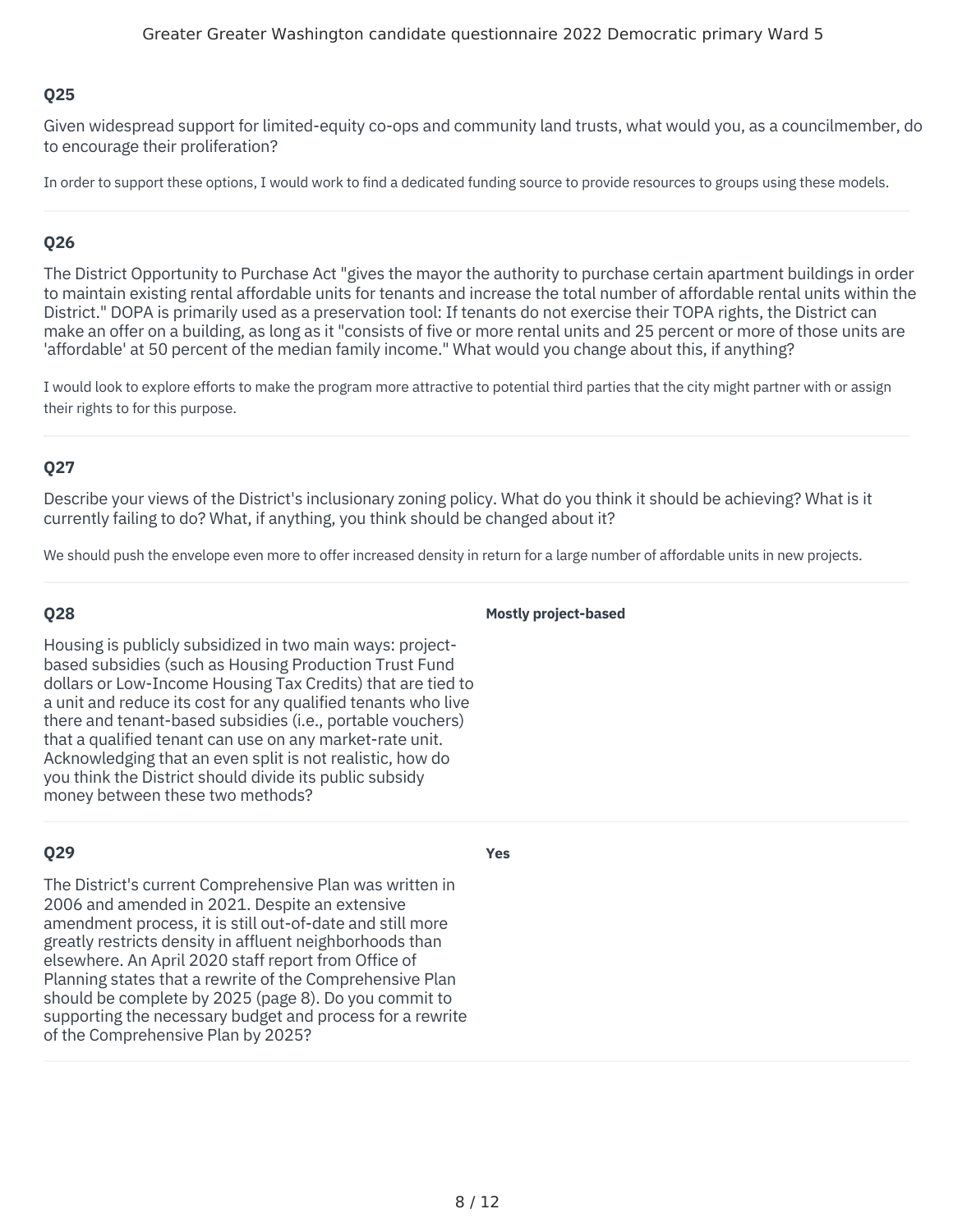In a rewrite of the Comprehensive Plan, which of these three options would be your top priority?

## **Q31**

Traditional smart-growth planning principles concentrate high-density construction, including apartment buildings, on major corridors. This, by design, leaves residential areas off of corridors untouched. Do you agree with this approach to the distribution of housing within neighborhoods?

## **Q32**

The mayor has committed the District to attempting a fair distribution of affordable housing production across planning areas by 2050. More unevenly distributed than affordable housing is land zoned for production, distribution, and repair—basically, industrial uses. PDR zones are largely concentrated in the Near Northeast planning area. In a Comprehensive Plan rewrite, would you support a fair-share approach to the location of parcels zoned for PDR, which would necessitate adding PDR zoning to planning areas where there currently is none or very little, such as Near Northwest and Rock Creek West?

## **Q33**

Where elsewhere in the District, besides Ward 5, should PDR zoning be added? If you do not think PDR zoning should be added elsewhere in the District, please write, "I do not think PDR zoning should be added in the District."

**Yes**

As referenced above there should be a more fair-share distribution.

## **Q34**

Internal data for WMATA estimates that bus delays cost the system about \$14 million per year. Buses are primarily delayed by sitting in single-occupancy vehicle traffic. Bus riders are more frequently Black and brown, and less affluent, than rail riders and drivers. Would you, as a councilmember, support removing single-occupancy vehicle parking and travel lanes for dedicated bus lanes, which make bus service faster and more reliable?

# **Q35**

If yes, how do you think DDOT should prioritize repurposing street space to create dedicated bus lanes? **DDOT should repurpose whichever lane its staff believe is best on any given street.**

#### **Creating opportunities for new housing**

**Yes**

**Yes**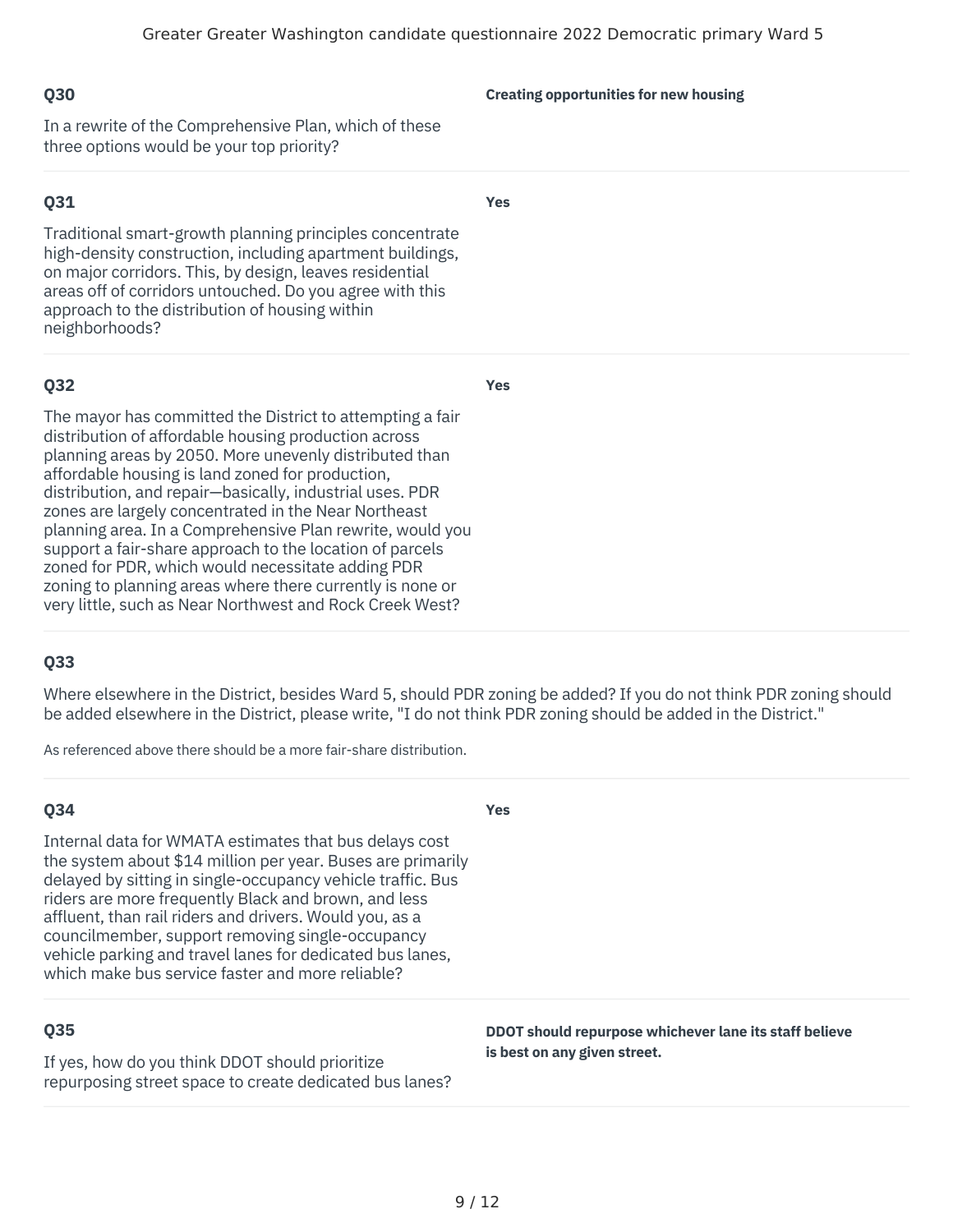| <b>Q36</b>                                                                                                                                                                                                                                                                                                                                                                                                                                                                                                                                                                                                                                                                        | <b>Yes</b>                                                                               |
|-----------------------------------------------------------------------------------------------------------------------------------------------------------------------------------------------------------------------------------------------------------------------------------------------------------------------------------------------------------------------------------------------------------------------------------------------------------------------------------------------------------------------------------------------------------------------------------------------------------------------------------------------------------------------------------|------------------------------------------------------------------------------------------|
| A 12-year study, published in 2019, found that protected<br>bike lanes drastically lowered fatal crash rates *for all road<br>users* in Seattle (-60.6%), San Francisco (-49.3%),<br>Denver (-40.3%) and Chicago (-38.2%), among others.<br>The Washington Post recently reported that "lower-income"<br>neighborhoods in the District recorded eight times more<br>traffic fatalities in recent years than the city's wealthiest<br>area," and that the "40 traffic fatalities in the nation's capital<br>last year were the most since 2007." Would you, as a<br>councilmember, support removing single-occupancy<br>vehicle parking and travel lanes for protected bike lanes? |                                                                                          |
| Q37<br>If yes, how do you think DDOT should prioritize<br>repurposing street space to create protected bike lanes?t                                                                                                                                                                                                                                                                                                                                                                                                                                                                                                                                                               | DDOT should repurpose whichever lane their staff<br>believe is best on any given street. |
| <b>Q38</b>                                                                                                                                                                                                                                                                                                                                                                                                                                                                                                                                                                                                                                                                        | <b>Yes</b>                                                                               |
| Road pricing, or congestion pricing, in which motorists pay<br>directly for driving on a particular road or in a particular<br>area, has successfully reduced congestion, improved air<br>quality, and raised money in London, Stockholm, and<br>Singapore by reducing the number of vehicles on the road<br>and improving transit performance. New York will be<br>implementing road pricing in the next few years. However,<br>many drivers are loathe to pay for something that they                                                                                                                                                                                           |                                                                                          |

If yes, how would you propose re-investing the \$90 to \$500 million in revenue road pricing is estimated to generate for the District? If no, please write, "I do not support road pricing."

I would be interested in increasing funding for social safety net programs in a variety of areas and increase funding for netzero/sustainability and environmental justice initiatives.

#### **Q40**

**Yes**

In 2019, the council budgeted \$475,000 for a road pricing study. The study is complete, but Mayor Bowser has not yet released it. Do you think the study should be made public?

support road pricing as a means to reduce congestion to speed up transit, improve air quality, and raise revenue?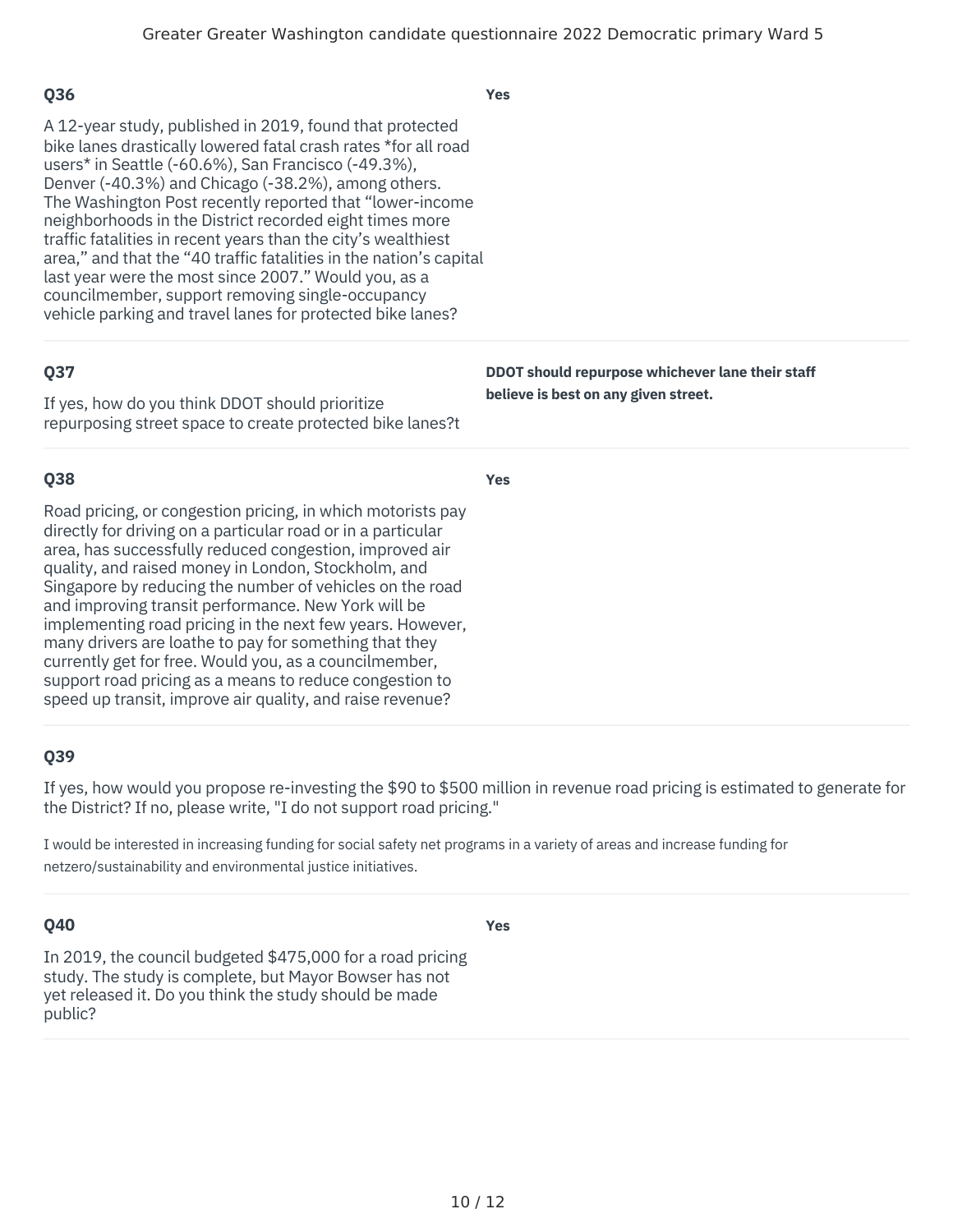WMATA will be facing a \$375 million budget deficit in FY24, as federal support for transit provided during covid-19 is not likely to be renewed. Though the District, Maryland, and Virginia entered into a regional commitment to fund some of WMATA's capital costs year over year, WMATA's operations do not have a similar dedicated funding stream. Given the need to find local solutions, what will you do, as a councilmember, to assist in closing WMATA's operational funding gap?

I would advocate to be on placed on the Committee on Transportation and the Environment to explore how to use a mix of local or if allowed direct use of a portion of the federal infrastructure dollars award across the region to meet the shortfall. If we cannot use the federal funds directly for this purpose, swapping out local dollars with the federal funds to meet this need. Furthermore, I would also fight to make sure Maryland and Virginia are also paying their fair share; while the majority of the infrastructure might fall in the District, the ridership on WMATA overwhelmingly includes their residents.

#### **Q42**

**Yes**

Do you support Councilmember Charles Allen's Metro for D.C. proposal, which would "put a recurring \$100 balance to D.C. residents' SmarTrip cards every month and make a \$10 million annual investment in improving bus service and infrastructure in the District"?

## **Q43**

**Guaranteed headways of 10 minutes or less within D.C.**

Assuming \$500 million could be invested in either fare-free transit for all users or guaranteed headways of 10 minutes or less on bus lines within D.C., which would you prefer?

# **Q44**

Pick a major street in Ward 5 that does not currently have a pending transportation project. Describe what you envision for it, and explain how you would, as a councilmember, work with the District Department of Transportation to implement that vision.

The two roadways that I immediately think of are New York Avenue NE and Rhode Island Avenue NE. I envision both being multimodal, prioritizing pedestrian safety, creating opportunity for economic development and accessibility. Both roadways are a great opportunity for dedicated bus and bike lanes and for widening the sideways to encourage walkability and prioritize the safety of pedestrians.

Both roadways are gateways into our city; adding the measures I noted above would help to set an expectation for those driving on the roadways as to our priorities as a city. The changes would also help to slow traffic down and invite economic activity.